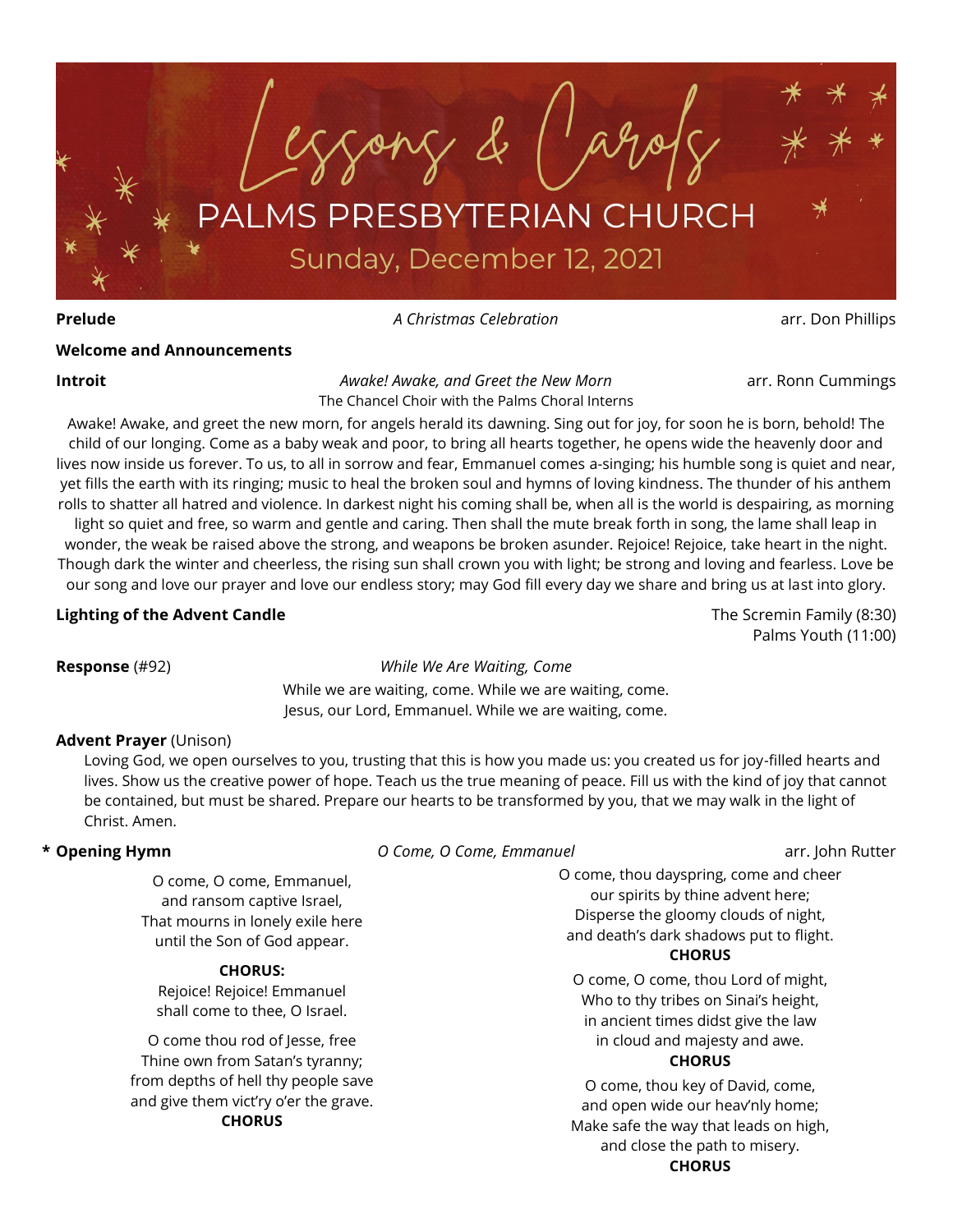### **Call to Confession**

### **Prayer of Confession** (Unison)

Merciful God, always with us, always coming: We confess that we do not know how to prepare for your Advent. We have forgotten how to hope in miracles; we have ignored the promise of your kingdom; we get distracted by all the busyness of this season. Forgive us, God. Grant us the simple wonder of the shepherds, the intelligent courage of the Magi, and the patient faith of Mary and Joseph, that we may journey with them to Bethlehem and find the good news of a child born for us. Now, in the quiet of our hearts, we ask you to make us ready for his coming. **(…a moment for silent confession…)** Amen.

| <b>Kyrie</b> (#121)             | O Little Town of Bethlehem                                     | (verse 4)               |
|---------------------------------|----------------------------------------------------------------|-------------------------|
|                                 | O holy child of Bethlehem, descend to us, we pray;             |                         |
|                                 | cast out our sin and enter in; be born in us today.            |                         |
|                                 | We hear the Christmas angels the great glad tidings tell;      |                         |
|                                 | O come to us; abide with us, our Lord Emmanuel.                |                         |
| <b>Assurance of Forgiveness</b> |                                                                |                         |
| <b>* Response</b> $(\#132)$     | Good Christian Friends, Rejoice                                | (verse 3)               |
|                                 | Good Christian friends, rejoice with heart and soul and voice; |                         |
|                                 | now ye need not fear the grave: Jesus Christ was born to save! |                         |
|                                 | Calls you one and calls you all to gain the everlasting hall.  |                         |
|                                 | Christ was born to save! Christ was born to save!              |                         |
|                                 |                                                                |                         |
| <b>The First Lesson</b>         | Waiting for the Comfort and the Glory of God                   | <b>Isaiah 40: 1 - 5</b> |

*Will You Be Ready?* Mark Patterson The Youth Choir Solos: Emilia Viega (8:30) | Ellery Anderson (11:00)

People who walk in darkness have seen a great light. The light will shine upon them; may it shine brightly tonight. Will you be ready for the light, ready for the light to shine upon you? Will you be watching? Will you be listening? Will you hear the angels sing? Will you be waiting? Will you be searching for a Savior and a King? People keep watching, true light is coming, look for a bright star in the east. Look for the Christ Child, born in a manger, there you will find the Prince of Peace. Will you be ready?

| <b>The Second Lesson</b> | Waiting for the Peace of the Kingdom                                                                                                                                                                                                                                                                                                                                                                                                                                                    | <b>Isaiah 2: 1 - 4</b>   |
|--------------------------|-----------------------------------------------------------------------------------------------------------------------------------------------------------------------------------------------------------------------------------------------------------------------------------------------------------------------------------------------------------------------------------------------------------------------------------------------------------------------------------------|--------------------------|
|                          | Teach Us to Love                                                                                                                                                                                                                                                                                                                                                                                                                                                                        | Mark Patterson           |
|                          | Teach us to love as you have loved. Love is patient. Love is kind. Love is never boastful or proud. Love is slow to anger and<br>keeps no list of wrongs. Love always trusts, always hopes and protects. Love rejoices in the truth and love never fails.<br>If I speak in tongues of men and angels but have not love, if I know all mystery, and have the gift of prophecy,<br>but have not love, if I give all I possess, but have not love, I gain nothing. Lord, teach us to love. |                          |
| <b>The Third Lesson</b>  | We Announce the Good News                                                                                                                                                                                                                                                                                                                                                                                                                                                               | <b>Isaiah 52: 7 - 10</b> |
|                          | How Lovely Are the Messengers<br>from the oratorio St. Paul                                                                                                                                                                                                                                                                                                                                                                                                                             | Felix Mendelssohn        |
|                          | How lovely are the messengers that preach us the gospel of peace.<br>To all the nations is gone forth the sound of their words, throughout all the lands their glad tidings.                                                                                                                                                                                                                                                                                                            |                          |
| <b>The Fourth Lesson</b> | We Keep Alert and Awake                                                                                                                                                                                                                                                                                                                                                                                                                                                                 | Mark 13: 28 - 37         |
|                          | Welcome All Wonders<br>Katelyn Brown, soprano                                                                                                                                                                                                                                                                                                                                                                                                                                           | Richard Dirksen          |
|                          | Welcome all wonders in one sight! Fternity shut in a span. Summer in winter, day in night, heaven in earth and God in                                                                                                                                                                                                                                                                                                                                                                   |                          |

Welcome all wonders in one sight! Eternity shut in a span. Summer in winter, day in night, heaven in earth and God in man. That He, the old Eternal Word, should be a child and weep. Each of us his lamb will bring, each his pair of silver doves, till burnt at last in fire of thy fair eyes, ourselves become our own best sacrifice. Welcome all wonders in one sight!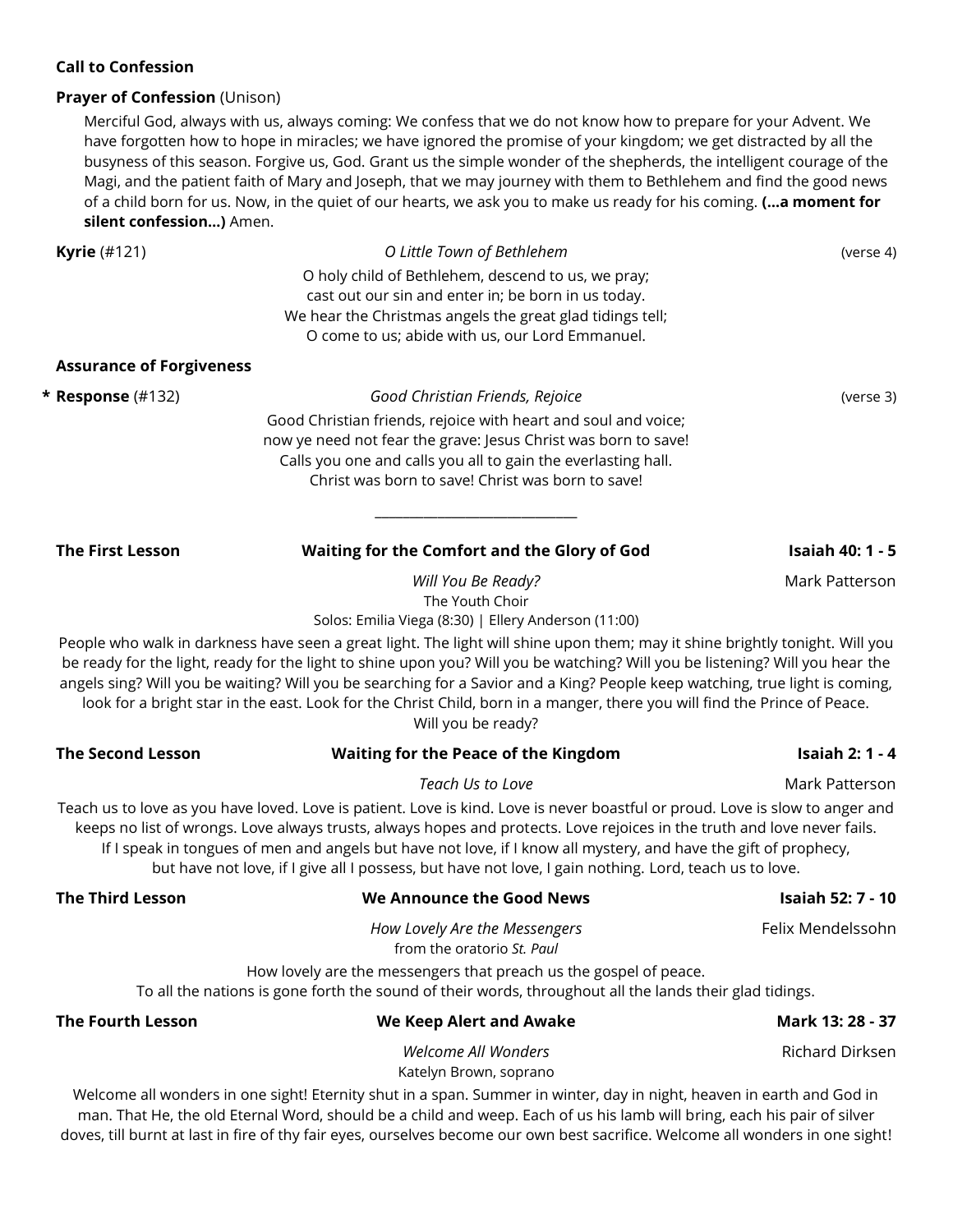### **Invitation to Offering**

**The Offertory** *Where Are You Christmas?* **James Horner, Will Jennings, and the Unit of Are Where Are You Christmas?** Destiny Guerra, vocalist **Burners** & Mariah Carey

Where are you, Christmas? Why can't I find you? Why have you gone away? Where is the laughter you used to bring me? Why can't I hear the music play? My world is changing. I'm rearranging. Does that mean Christmas changes too? Where are you, Christmas? Do you remember the one you used to know? I'm not the same one. See what's the time done. Is that why you have let me go? Christmas is here, everywhere, if you care. If there is love in your heart and your mind, you will feel like Christmas all the time. I feel you, Christmas! I know I found you. You never fade away. The joy of Christmas stays here inside us, fills each and every heart with love.

| <b>The Fifth Lesson</b> |  |
|-------------------------|--|
|-------------------------|--|

# **The Announcement to Mary Luke 1: 26-38**

**The Work of Christmas Dan Forrest** text by Howard Thurman

When the song of the angels is stilled, when the star in the sky is gone, when the kings and princes are home, when the shepherds are back with their flock, the work of Christmas begins: to find the lost, to heal the broken, to feed the hungry, to release the prisoner, to rebuild the nations; to bring peace among brothers, to make music from the heart.

### **The Sixth Lesson Jesus Comes and the Shepherds Hear Luke 2: 1 – 14**

The first Nowell the angel did say was to certain poor shepherds in fields as they lay, in fields where they lay keeping their sheep on a cold winter's night that was so deep, Nowell! Born is the King of Israel. They looked up and saw a star shining in the east beyond them far, and to the earth it gave great light, and so it continued both day and night. Then let us all with one accord sing praises to our heavenly Lord that hath made heaven and earth of nought and with his blood mankind hath bought. Nowell.

**The Seventh Lesson The Response of the Shepherds and Us Luke 2: 15 – 20**

**Shepherd's Pipe Carol John Rutter** 

Les Roettges, flute & piccolo

Going through the hills on a night all starry on the way to Bethlehem. Far away I heard a shepherd boy piping on the way to Bethlehem. Angels in the sky brought this message nigh: "Dance and sing for Christ the newborn King is come to bring us peace on earth and he's cradled there at Bethlehem." Tell me, shepherd boy piping tunes so merrily on the way to Bethlehem, who will hear your tunes on these hills so lonely on the way to Bethlehem? "None may hear my pipes on these hills so lonely on the way to Bethlehem; but a King will hear me play sweet lullabies when I get to Bethlehem." Hovered over the manger where the babe was lying cradled in the arms of his mother Mary, sleeping now at Bethlehem. "May I come with you, shepherd boy piping merrily, come with you to Bethlehem? Pay my homage too at the new King's cradle, is it far to Bethlehem? Angels in the sky brought this message nigh: "Dance and sing for joy that Christ the infant King is born this night in lowly stable yonder, born for you at Bethlehem."

| <b>Hymn</b>                                     | O Come, All Ye Faithful                    | arr. David Willcocks                               |  |
|-------------------------------------------------|--------------------------------------------|----------------------------------------------------|--|
| O come, all ye faithful, joyful and triumphant. |                                            | Lo! Star-led chieftans, Magi, Christ adoring,      |  |
| O come ye, O come ye to Bethlehem;              | Offer him incense, gold and myrrh;         |                                                    |  |
| Come and behold Him born the King of Angels:    |                                            | We to the Christ Child bring our hearts oblations: |  |
| <b>REFRAIN</b>                                  | <b>REFRAIN</b>                             |                                                    |  |
| O come let us adore him,                        | Sing choirs of angels, sing in exultation! |                                                    |  |
| O come let us adore him,                        | Sing all ye citizens of heav'n above;      |                                                    |  |
| O come let us adore him, Christ the Lord.       |                                            | Glory to God in the highest:<br><b>REFRAIN</b>     |  |
| See how the shepherds,                          |                                            |                                                    |  |
| Summoned to his cradle,                         |                                            | Yea, Lord, we greet thee, born that happy morning, |  |
| Leaving their flocks,                           | Jesu, to thee be glory giv'n:              |                                                    |  |
| Draw nigh with lowly fear;                      |                                            | Word of the Father, now in flesh appearing:        |  |
| We too will thither bend our joyful footsteps:  | <b>REFRAIN</b>                             |                                                    |  |

We too will thither bend our joyful footsteps:

**REFRAIN**

*The First Nowell* **arr. Mack Wilberg**